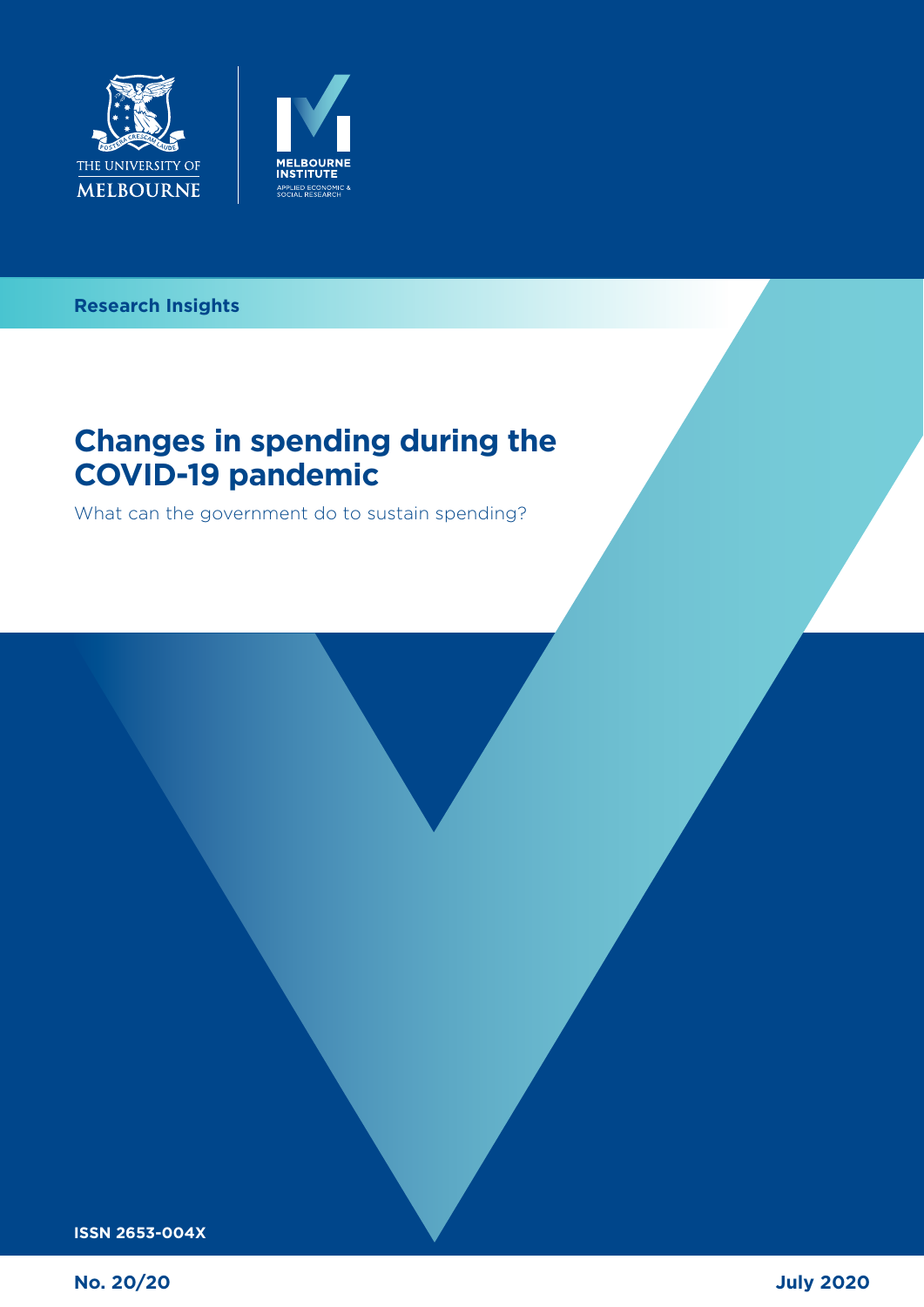# COVID-19 has shifted the way we spend

COVID-19 and the subsequent lockdown measures that started on 24 March have widely affected consumer spending, a key indicator of material wellbeing and a major component of Gross Domestic Product (GDP). In March 2020 household consumption expenditure accounted for 56% of Australia's GDP (ABS, National Accounts). High consumer spending boosts business revenue and creates more employment opportunities but in this first quarter of 2020, which included one week of lockdowns, household consumption expenditure fell by 1.1%1

COVID-19 has changed Australians' spending behaviour in many ways. Firstly, Australians are spending less in sectors curbed by lockdown restrictions, such as hospitality, tourism, transportation, recreation and entertainment. On the other hand, Australians have increased spending on groceries, food delivery, bills, cleaning appliances, and furniture and office equipment. Australians have also changed the way they spend. Mandated to stay at home in some states, Australians have increased the frequency of online purchases at the expense of shopping in stores. Debit and credit card usage has dominated, to help limit potential exposure to virus on surfaces in shops, reducing spending in cash.

Secondly, the current economic situation has also depressed consumption expenditure. Many Australians have lost income due to higher unemployment, reduced working hours and businesses putting employees on JobKeeper. In response to the fall in income, Australians may decide to draw on their savings, increase their debt, and/ or reduce spending. For those with healthy finances, a reduction in spending is not too worrying if it relates to purchases of non-essential goods. Our worry, however, is for individuals whose expenses are dominated by necessities (such as food, rent, mortgage payments, bills etc.). If these individuals are facing income shortfalls or need to reduce savings and increase debt, it will be challenging to cut spending on non-essential goods.

The third related point is that Australians may decide to reduce spending and purposely increase savings even if current incomes have not fallen substantially. The uncertainty surrounding the future health of the economy and the strength of government support payments may induce people to save what they can, in response to uncertain future income.

Finally, the spread of COVID-19 varies by State. As the economy is reopening in many States, a second wave of community-driven infections in Victoria has induced further lockdowns. As a consequence, it is likely that consumer spending in Victoria will plunge during lockdowns, while other States may see an upward trend in spending, although at lower levels than the pre-COVID-19 period.

As consumption expenditure accounts for more than half of the Australian GDP, it is one of the key drivers of an economic recovery. In this Research Insight we study how COVID-19 is affecting spending in Australia now and in the future. It is important for the Government to learn which groups of Australians need more support, to help enact measures that put household spending on track to recover pre COVID-19 levels. As card usage has substantially increased, looking only at card spending may overestimate overall spending. To capture the impact of COVID-19 on current and expected spending accounting for changes in spending patterns and methods of payment, the Melbourne Institute's *Taking the Pulse of the Nation* survey asks two questions:

- 1. "Compared to the beginning of 2020, is your total spending today..."
- 2. "Compared to the beginning of 2020, and thinking about your spending six months from now, will your total spending at the end of 2020 be"

Respondents may answer "a lot more" , "a little more", "same as at the beginning of 2020", "a little less" or "a lot less".

## Key Insights

### **<sup>1</sup>** Spending of many Australians has decreased and will not recover by the end of 2020.

COVID-19 has affected the spending of many Australians. 45.5% of respondents report they are spending less than what they were at the beginning of 2020 (Figure 1). Although the proportion is expected to decrease, one third of Australians will not have recovered pre COVID-19 spending levels in six months.

Australians who are already spending less than in early 2020 will be of interest to the Government. As shown in Figure 2, 55% of those people think their spending will not recover to pre COVID-19 levels by the end of the year.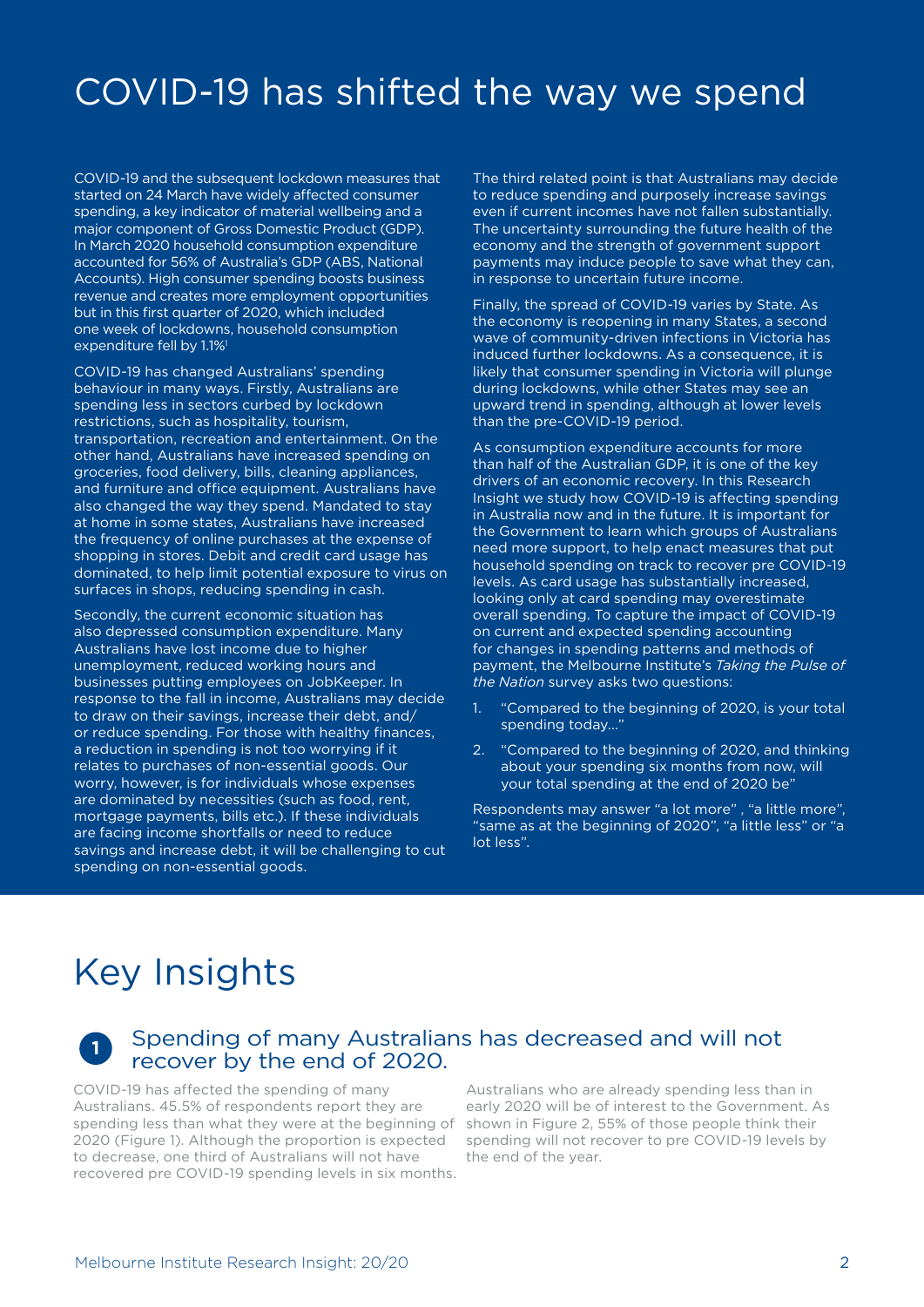

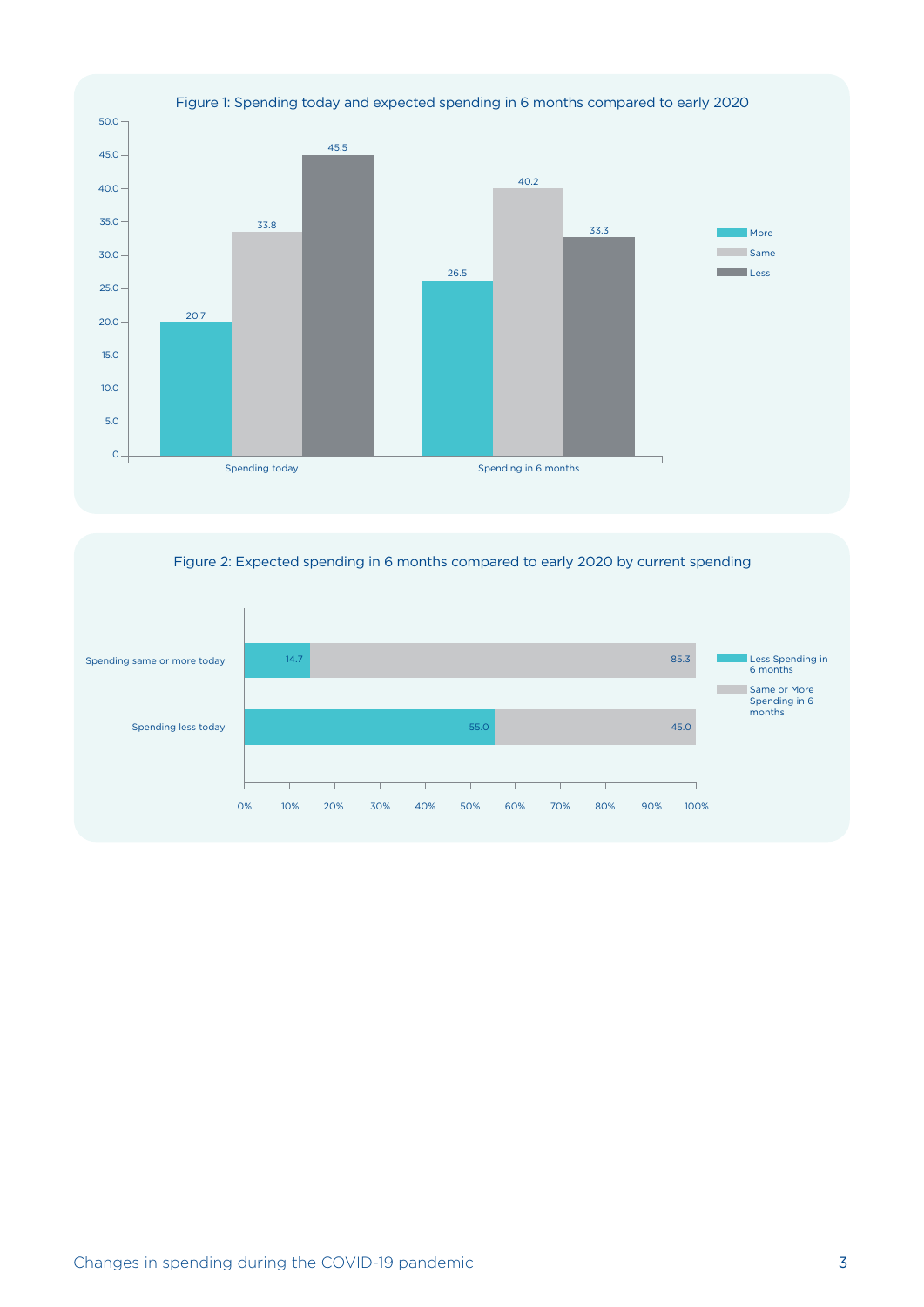#### **2** Spending reduction is spread regardless of financial circumstances, also among Australians who are financially comfortable.

COVID-19 has affected spending levels regardless of financial circumstances. The restrictions for travelling and the limitations in the hospitality, recreation and entertainment sectors have reduced current and expected spending among Australians who are financially comfortable. Among Australians who are in comfortable financial circumstances, 47.5% report lower spending compared to the beginning of the year and 32.2% do not expect to recover pre COVID-19 spending levels in six months. This fact may suggest the need for policies that boost spending of Australians who can afford to spend more. Income uncertainty has an impact on consumption expenditure of Australians who are financially stressed This may support calls for extended income support and report they make ends meet.

Among Australians who make ends meet, the prevalence of people who are spending less (44.9%) and expect to spend less (30.7%) is not significantly different to the group of financially comfortable Australians. The group of financially stressed Australians has the lowest prevalence of people who currently spend less than in early 2020 (41.8%). This is worrisome as it suggests that financially stressed people spend most of their income on necessities and are not able to reduce spending. The small drop in the proportion who expect to spend less in six months suggests that many financially stressed Australians do not believe their situation will improve in the future. to financially stressed people.

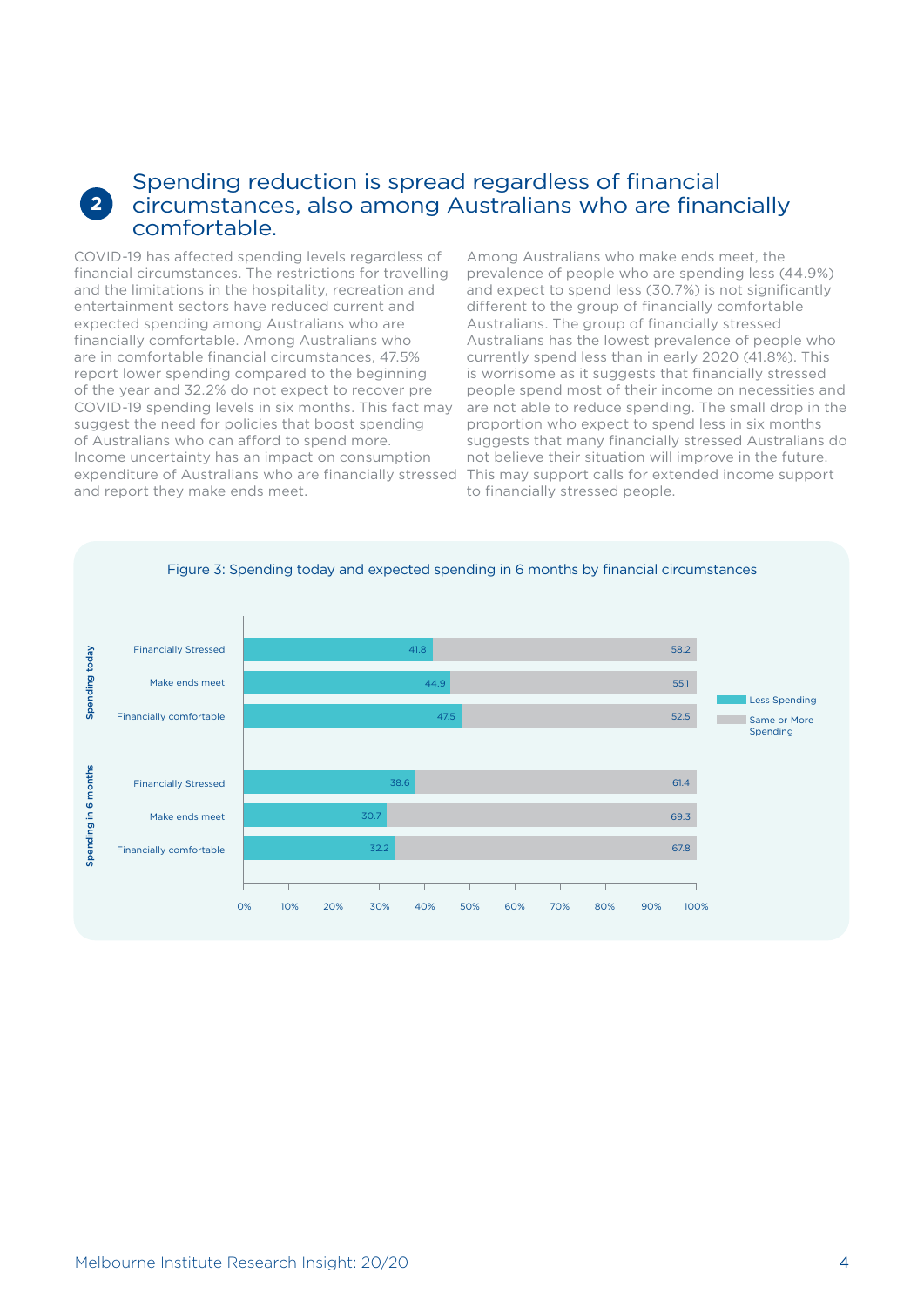### Women are more likely to reduce spending in six months. Young and middle aged people are more likely than older people to spend less in six months.

Women are more likely to have lower current and expected spending than in early 2020. 50.7% of women spend less and 37.2% expect to spend less than the pre-pandemic levels. The proportions for men are respectively 40.2% and 29.2%. This is consistent with the fact that women are more likely to work in sectors more affected by the COVID-19 crisis (hospitality, arts and recreation services). Older Australians are more likely to spend less than in early 2020. Notwithstanding, a higher proportion of elderly people expect to recover pre COVID-19 spending levels in the near future.

**3**

Australians aged 65 and above have the lowest share (23.8%) of people who expect to spend less in six months than at the beginning of the year. The fact that young and middle aged people are more likely to spend less in six months can be due to the uncertain conditions of the labour market. People aged above 65 mostly derive their income from superannuation annuities and pensions.

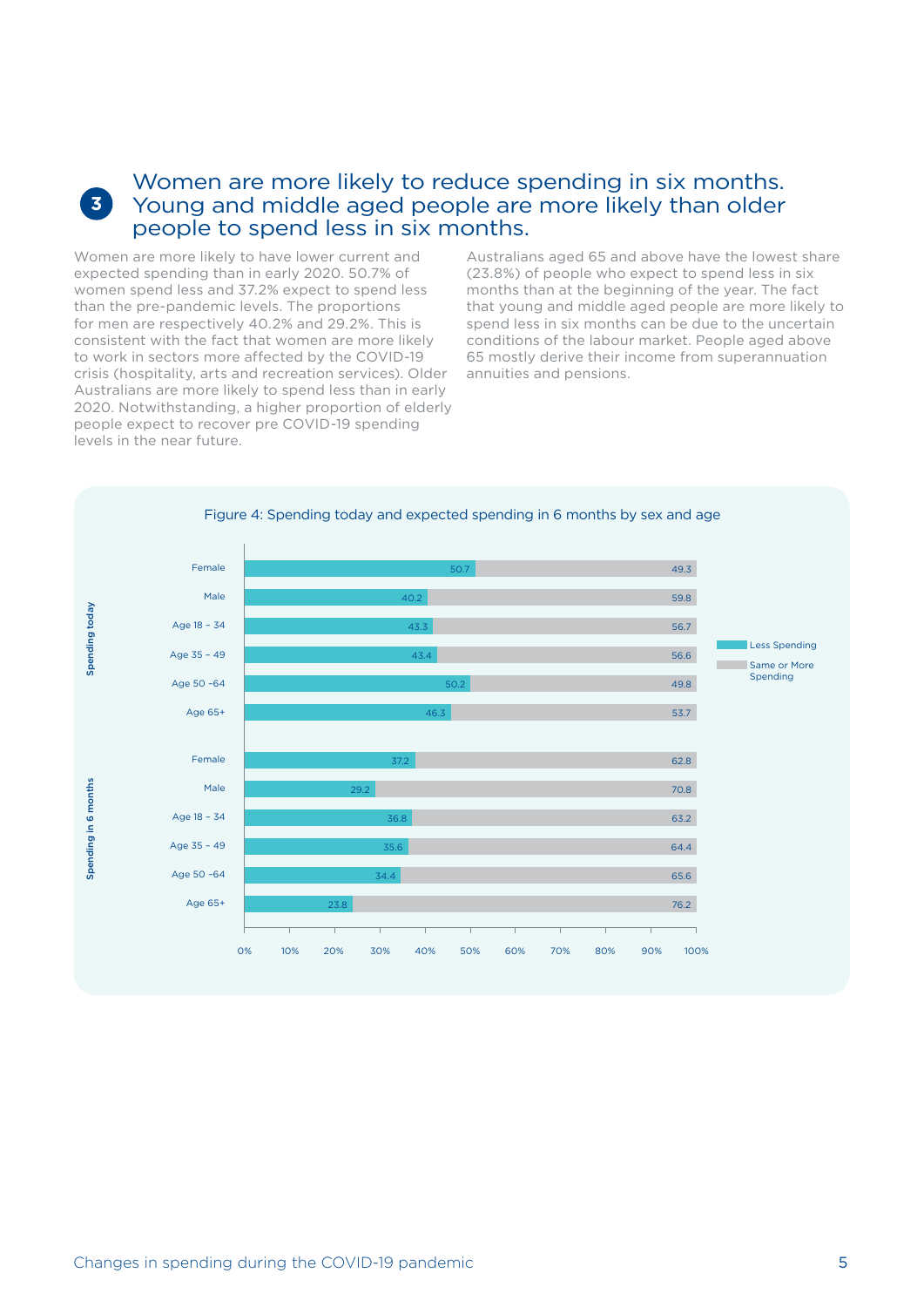#### **4** People who cut spending and expect to further reduce spending are spread across all States.

COVID-19 has affected spending of many Australians across all States. The proportion of residents spending announced a new lockdown on 8 July. As economic less than the beginning of the year ranges from 37.9% in New South Wales to 59.9% in Western Australia. The proportion of residents expecting to spend less than pre COVID decreases but remains substantial across all States. It ranges from 30.3% in New South Wales to 36.7% in Western Australia. COVID-19 is not affecting all States in the same way.

Victoria is experiencing a second COVID-19 wave and activities in the hospitality, tourism, recreational and entertainment sectors have been restricted further for six weeks, it is likely that spending in Victoria will drop. Spending in other States will be dependent on the local evolution of COVID-19. If they are not hit by a second wave and the economy re-opens as planned, spending will slowly recover.



Melbourne Institute Research Insight: 20/20 6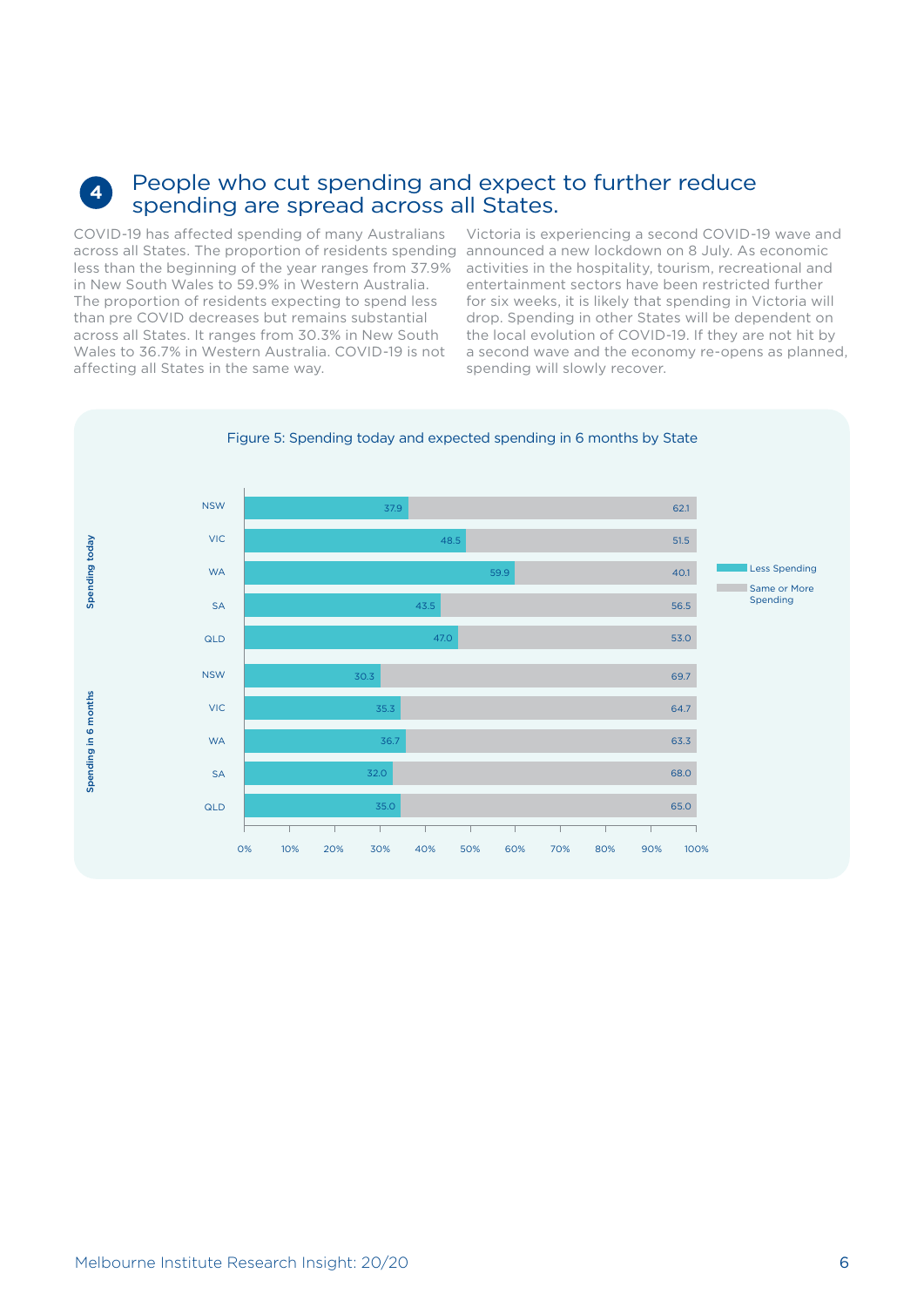# Policy Conclusions

#### **Policies to sustain spending**

Household consumption expenditure is the main component of the Australian GDP and a key driver of an economic recovery. High consumer spending creates opportunities for businesses generating more employment. Since the lockdowns in March, the Government has implemented policies that protect income and sustain spending. The JobSeeker Coronavirus supplement and the JobKeeper payment were thought to offer additional income support to people on low incomes and employees who would otherwise have been unemployed. The two measures have prevented consumption expenditure dropping to even lower levels than they are now.

Governments are facing challenging times. To boost spending and support the economic recovery, they may be tempted to reopen the economy and lift restrictions quickly. However, If the loosening of restrictions is not managed carefully, the COVID-19 virus could spread further and the healthcare system placed under pressure.

#### **Getting COVID-19 under control**

Experience has shown that the number of infections grew exponentially in countries that did not impose tight restrictions. They are also struggling to control the spread of COVID-19. If many economic activities are restricted, Australians have fewer opportunities to spend, resulting in consumption expenditure remaining lower than pre-pandemic levels. However, Australia may be better off in the longer term if the Government succeeds in controlling the spread of COVID-19 sooner than other countries. If Australia manages to keep the infection rate low, restrictions can be gradually lifted sooner and people may return to spending on goods and services which are currently restricted. In the meantime, it is pertinent that the Government look at implementing policies to protect income and support spending, particularly for those Australians experiencing financial distress.

#### **Managing the JobSeeker Coronavirus supplement and the JobKeeper payment**

The Government has announced an extension of the JobSeeker Coronavirus supplement and the JobKeeper payment from September 2020 to March 2021. The JobSeeker Coronavirus supplement will be reduced from \$550 to \$250 a fortnight, while the JobKeeper payment will fall from \$1,500 to \$1,200 a fortnight for people working 20 hours or more and to \$750 for people working fewer than 20 hours. From January to March 2021, the JobKeeper payment will be further reduced to \$1000 a fortnight for people working 20 hours or more and to \$650 for people working fewer than 20 hours. The extension of the two measures will be important to protect income of unemployed people and those who would otherwise risk losing their job. Reducing the payments, the Government will also avoid incurring excessive debt and encourage people into employment over reliance on Government payments. However, people remaining on JobSeeker and JobKeeper will likely reduce spending after September. The literature has shown that spending is more sensitive to income changes for individuals who cannot draw on savings and find borrowing difficult (Crossley and Low, 2014). To sustain spending of these people, the Government could offer payments that vary according to individuals' circumstances. For example, higher JobSeeker and JobKeeper payments could be offered to individuals on low- and middle-incomes who have children and need to pay a rent or a mortgage.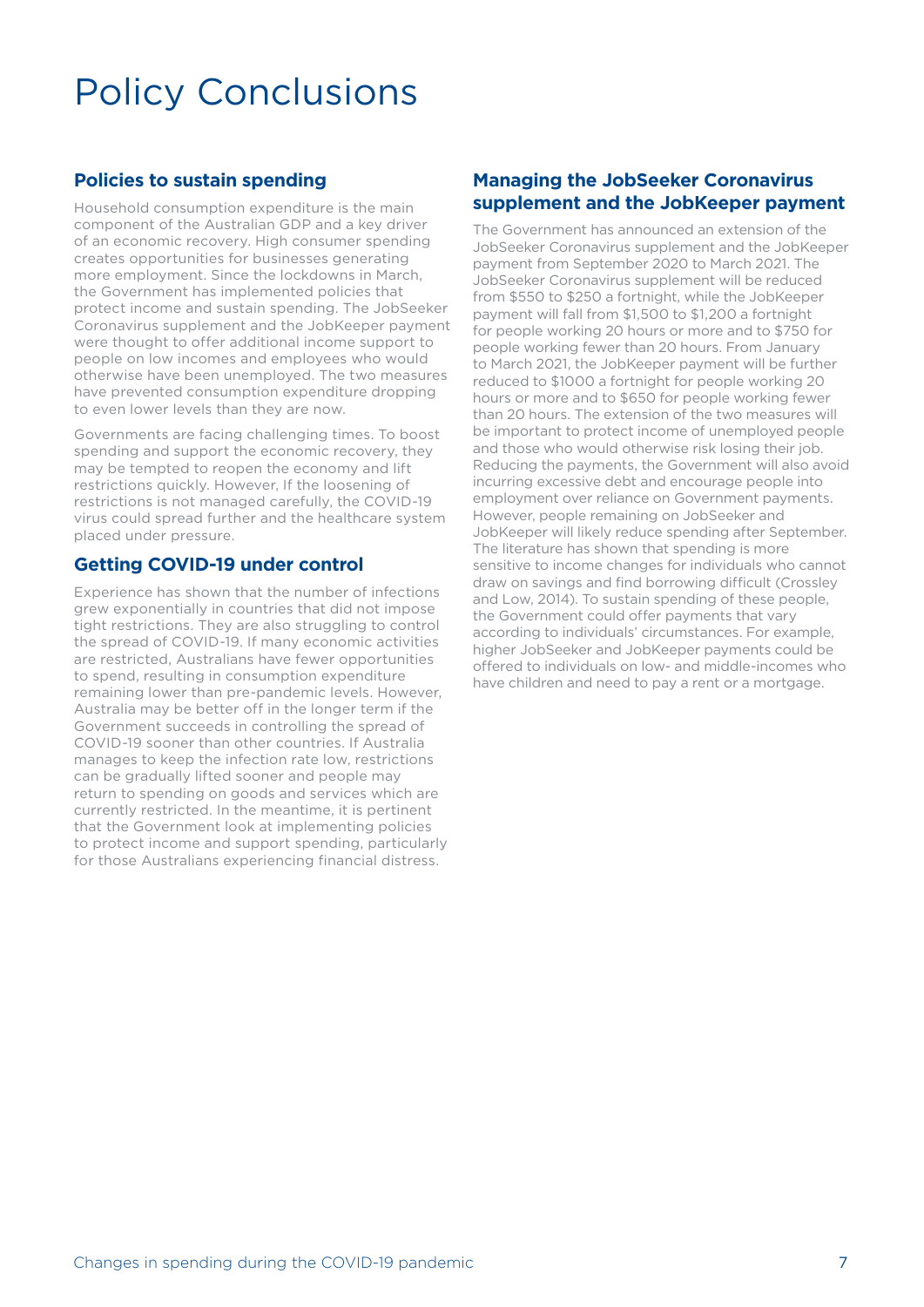#### **Could a temporary GST cut stimulus work in Australia?**

Australia imposes a 10% value-added tax – the Goods and Services Tax (GST) – on most goods. Some food, medicines, medical services, education courses and childcare services are exempt. Some governments internationally have implemented a temporary cut of the value-added tax to boost consumer spending through price reduction. The United Kingdom cut the value-added tax in 2008 at the time of the Great Recession from 17.5% to 15% for a period of 13 months, generating an increase in the volume of retail sales by around 1% (Chirakijja et al., 2009, Crossley et al. 2014). However, the volume of sales fell when the cut ended. A value-added tax cut from 19% to 16% (and from 7% to 5% for essential goods) has also been announced in Germany as part of the COVID-19 stimulus package from July to December 2020.

Implementing a temporary GST cut in Australia would be more complicated than in other OECD countries. The GST revenues are redistributed by the Federal Government to each State and Territory. The effects of any GST cut would need to take into account what mechanisms could be put into place to ensure that State revenues do not suffer. The 10% GST in Australia is also at a lower rate compared to the 19.3% average rate in the OECD countries (OECD, 2018). This means that the potential boost to spending that might be generated by a cut would be more muted than what has been observed in other countries.

The advantage of a GST cut is that it can be implemented in many ways. The Government may decide the amount of the cut, the period of time in which the cut is implemented and the specific goods and services to target. This flexibility would enable the Government to strategically focus on the factors that are most likely to boost spending via a GST cut. There are, however, other caveats to consider:

- Prices for consumers may not change if retailers choose not to pass through the savings
- A GST cut could be considered regressive given some essential goods are already exempt from the GST
- A GST cut benefits all consumers of the goods affected by the cut. This includes those who would be purchasing the goods regardless of any tax cuts. We assume that because these consumer types would be benefiting from the cut through a lower price, they might use these savings to purchase other goods.
- The measure could be ineffective if it is implemented when many activities are restricted or attached to goods and services that are not available (e.g. travel, eating out).

Although it could stimulate consumer spending, cutting the GST should be considered as part of a package of relief measures. For example, a reduction in GST is not a substitute for income support to people on low- and middle-incomes who experience temporary income shocks.